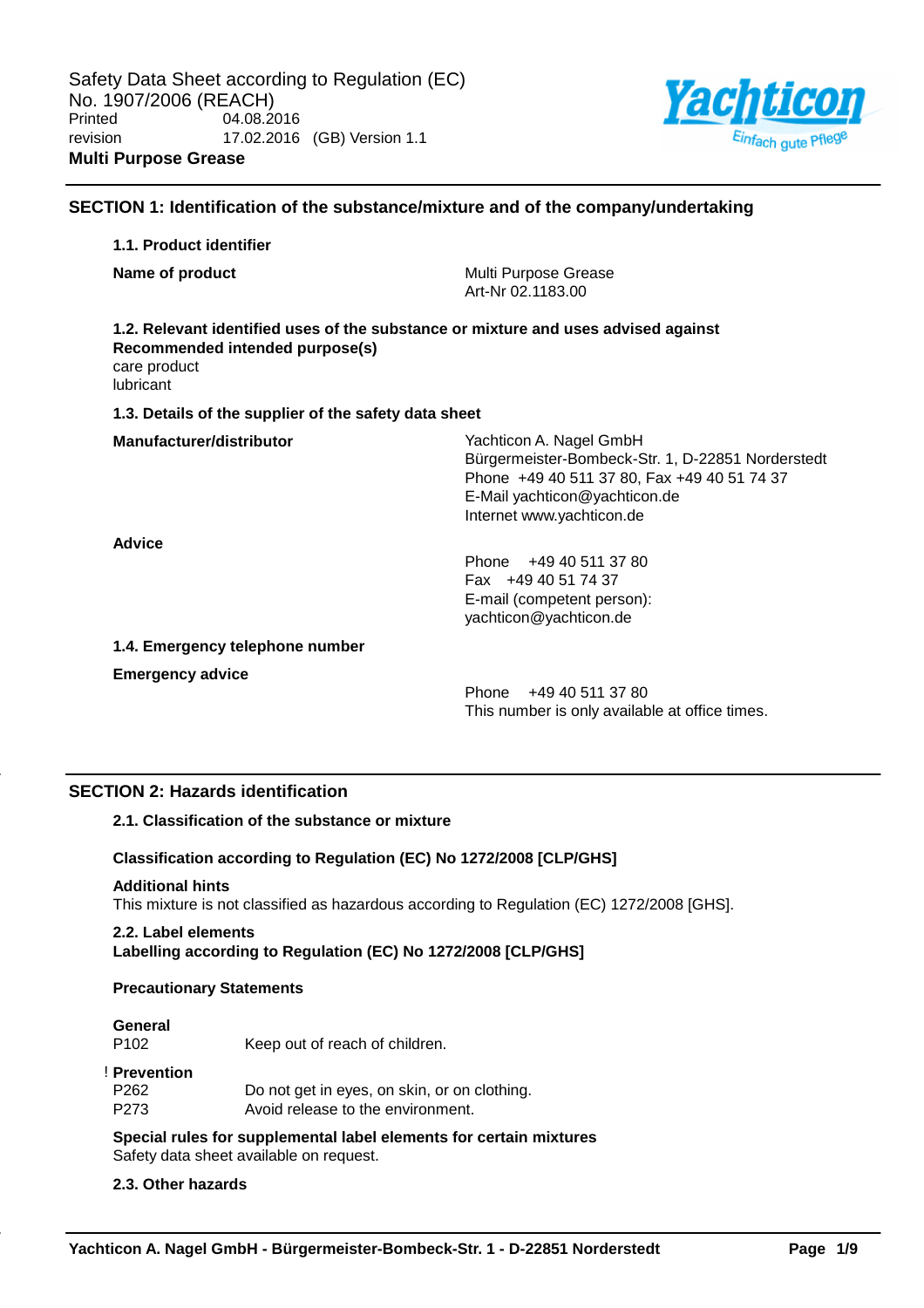

# **Information pertaining to special dangers for human and environment**

Particular danger of slipping on leaked / spilled product.

### ! **Results of PBT and vPvB assessment**

The substances in the mixture do not meet the PBT/vPvB criteria according to REACH, annex XIII.

# **! SECTION 3: Composition/ information on ingredients**

## **3.1. Substances**

not applicable

# **3.2. Mixtures**

**Description**

Product based on mineral oil with a DMSO extract <3%.

### **Hazardous ingredients**

| <b>CAS No</b> | EC No     | <b>Name</b>                                                      | Г%<br>weightl | <b>Classification according to</b><br><b>Regulation (EC) No 1272/2008 [CLP/</b><br><b>GHS1</b> |
|---------------|-----------|------------------------------------------------------------------|---------------|------------------------------------------------------------------------------------------------|
| 68584-23-6    | 271-529-4 | Benzenesulfonic acid, C10-16-alkyl<br>derivatives, calcium salts | < 5           | <b>Eye Irrit. 2, H319</b>                                                                      |
| 61789-86-4    | 263-093-9 | Sulfonic acids, petroleum, calcium salts                         | < 2.5         | Eye Irrit. 2, H319                                                                             |
| 70024-69-0    | 274-263-7 | Benzene, mono-C16-24-alkyl derivatives,<br>calcium salts         | < 2.5         | <b>Eye Irrit. 2, H319</b>                                                                      |

## **SECTION 4: First aid measures**

## **4.1. Description of first aid measures**

# **General information**

Remove contaminated soaked clothing immediately. In the event of persistent symptoms receive medical treatment.

# **In case of inhalation**

Ensure of fresh air. In the event of symptoms refer for medical treatment.

## **In case of skin contact**

In case of contact with skin wash off with soap and water.

### **In case of eye contact**

In case of contact with eyes rinse thoroughly with water. Remove contact lenses.

# **In case of ingestion**

Do not induce vomiting. Seek medical advice immediately. Rinse out mouth and give plenty of water to drink.

### **4.2. Most important symptoms and effects, both acute and delayed** No information available.

**4.3. Indication of any immediate medical attention and special treatment needed** No information available.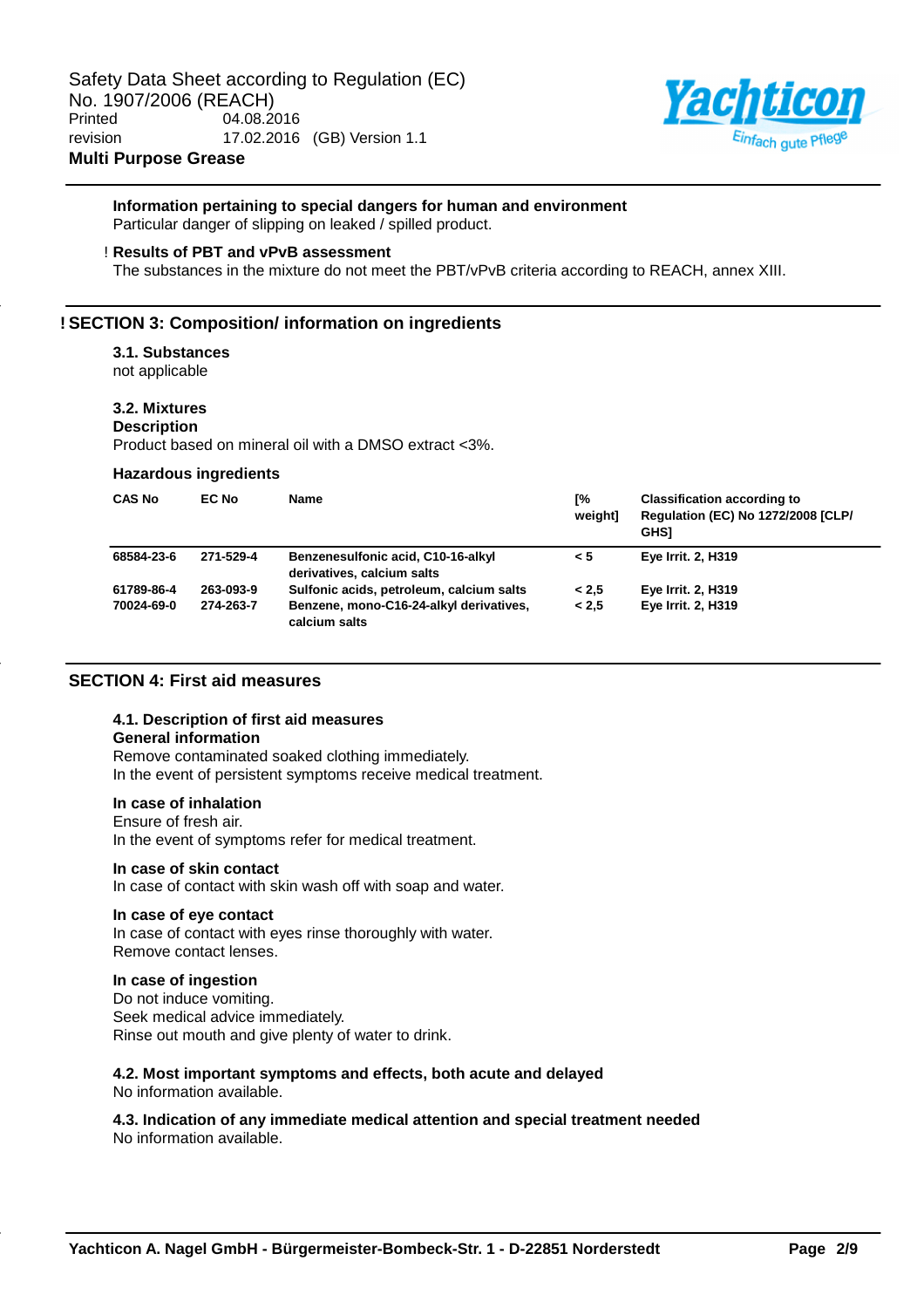

# **SECTION 5: Firefighting measures**

# **5.1. Extinguishing media**

**Suitable extinguishing media** Foam Dry fire-extinguishing substance Carbon dioxide Water spray jet

**Unsuitable extinguishing media**

Full water jet

## **5.2. Special hazards arising from the substance or mixture**

In case of fire formation of dangerous gases possible. Carbon monoxide (CO) Carbon dioxide (CO2)

# **5.3. Advice for firefighters**

**Special protective equipment for fire-fighters** Use breathing apparatus with independent air supply ( isolated ). Wear protective clothing.

## **Additional information**

Cool endangered containers with water spray jet. Fire residues and contaminated firefighting water must be disposed of in accordance with the local regulations. High risk of slipping due to leakage / spillage of product.

# **SECTION 6: Accidental release measures**

# **6.1. Personal precautions, protective equipment and emergency procedures**

**For non-emergency personnel** Avoid skin and eye contact. Use personal protective clothing. Keep away sources of ignition. High risk of slipping due to leakage/spillage of product. Ensure adequate ventilation / exhaustion at the workplace.

# **6.2. Environmental precautions**

Do not discharge into the drains/surface waters/groundwater. If the product contaminates the drains / surface water / ground water, inform local authorities.

## **6.3. Methods and material for containment and cleaning up**

Take up with absorbent material (e.g. sand, general-purpose binder, kieselguhr). After taking up the material dispose according to regulation.

# **Additional Information**

Remove all sources of ignition. Avoid open flames.

# **6.4. Reference to other sections**

Safe handling: see section 7 Disposal: see section 13 Personal protection equipment: see section 8 Emergency telephone number: see section 1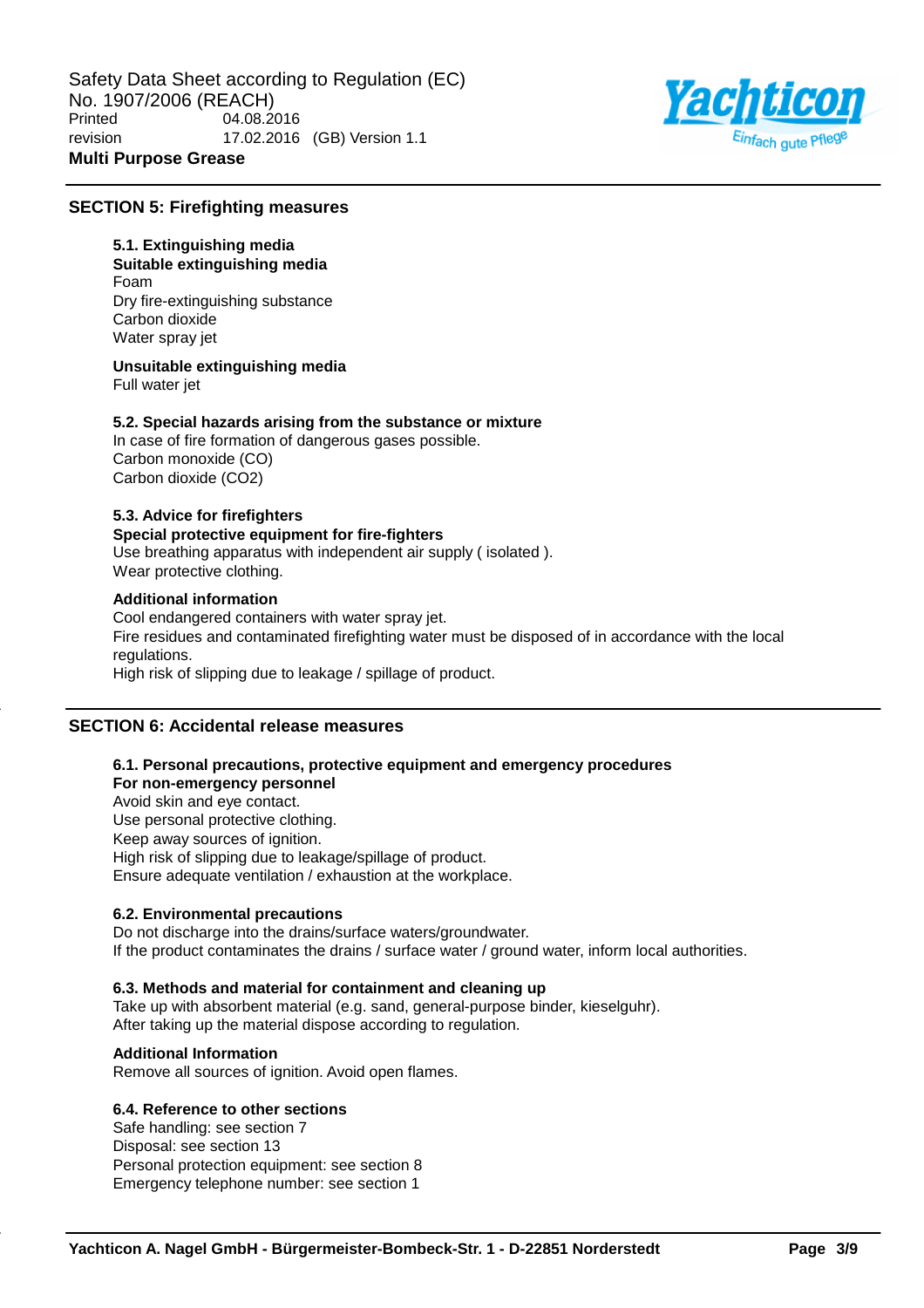

# **SECTION 7: Handling and storage**

# **7.1. Precautions for safe handling**

**Advice on safe handling** Use only in well-ventilated areas. Take the usual precautions when handling with chemicals. Handle in accordance with good industrial hygiene and safety practice.

## **General protective measures**

Avoid contact with eyes and skin

## **Hygiene measures**

Clean skin thoroughly after working. Cloths contaminated with product should not be kept in trouser pockets. At work do not eat, drink and smoke. Remove soiled or soaked clothing immediately. Keep separated from food and feed.

## **Advice on protection against fire and explosion**

Keep away from sources of ignition - No smoking Take precautionary measures against static discharges.

# **7.2. Conditions for safe storage, including any incompatibilities Requirements for storage rooms and vessels**

Keep in closed original container.

### **Advice on storage compatibility**

Do not store together with oxidizing agents.

# **Further information on storage conditions**

Exclude sources of ignition - No smoking. Protect from heat and direct solar radiation. Protect from wetness.

**Storage group** 11

# **7.3. Specific end use(s)**

No information available.

## **SECTION 8: Exposure controls/personal protection**

## **8.1. Control parameters**

No information available.

# **8.2. Exposure controls**

**Respiratory protection** If ventilation insufficient, wear respiratory protection. Short term: filter apparatus, Filter A/P2 Not necessary with adequate exhaust ventilation.

## **Hand protection**

Glove material specification [make/type, thickness, permeation time/life, wetting resistance]: Nitril, 0,4 mm, 60 min, 480 min. e.g. "Camatril Profi" (KCL GmbH, Email: Vertrieb@kcl.de)

The selection of the suitable gloves does not only depend on different material, but also on further marks of quality and varies from manufacturer to manufacturer.

The exact breakthrough time of the glove material can be requested from the protective glove manufacturer and must be observed.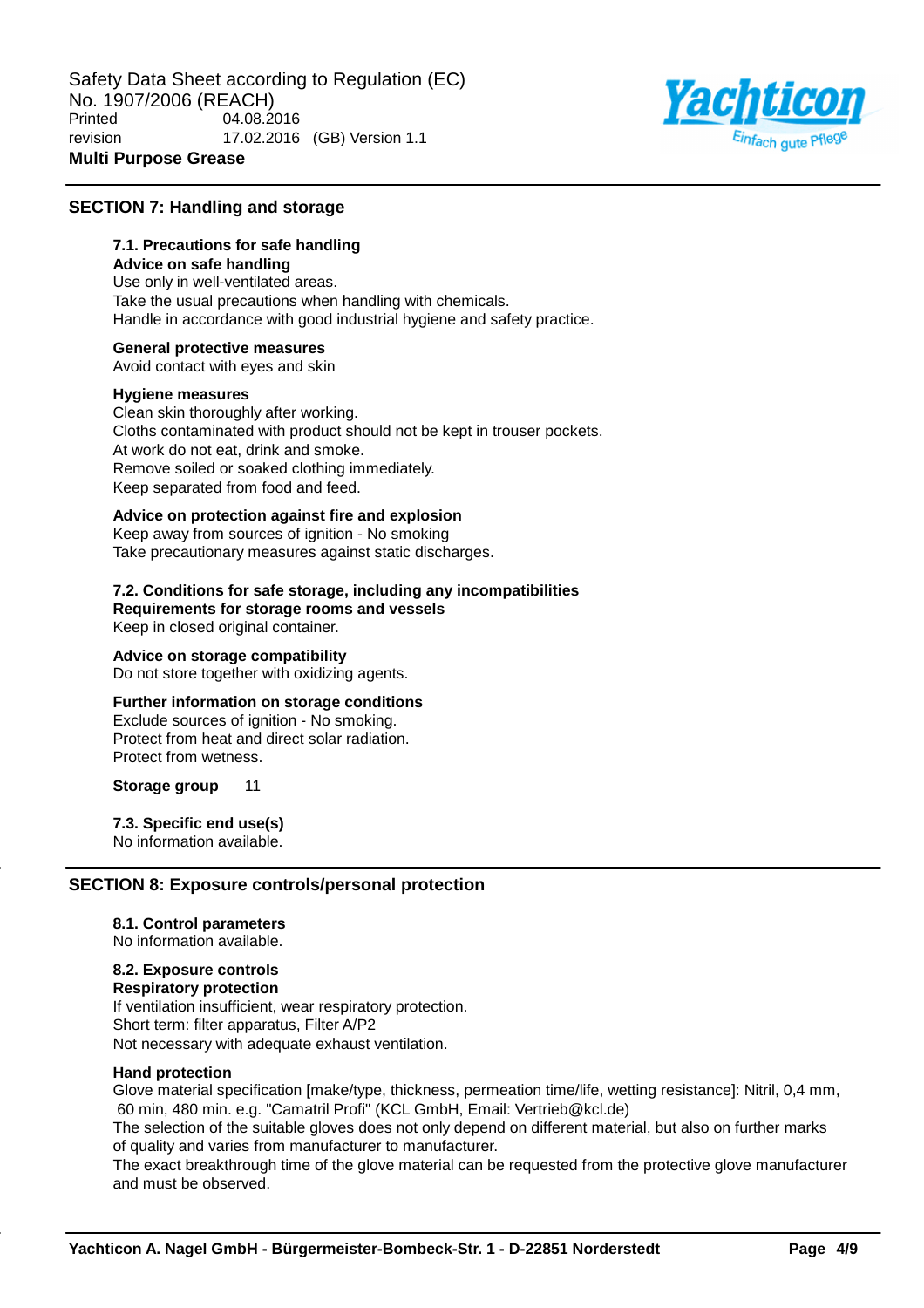

**Eye protection** safety goggles

### **Other protection measures** Light protective clothing.

### **Appropriate engineering controls**

Ensure good ventilation, where necessary use fume hood.

# **SECTION 9: Physical and chemical properties**

| 9.1. Information on basic physical and chemical properties |        |                |  |
|------------------------------------------------------------|--------|----------------|--|
| Appearance                                                 | Colour | Odour          |  |
| solid                                                      | beige  | characteristic |  |
| <b>Odour threshold</b><br>not determined                   |        |                |  |

# **Important health, safety and environmental information**

|                                                 | Value            | Temperature | at | Method            | Remark    |
|-------------------------------------------------|------------------|-------------|----|-------------------|-----------|
| pH value                                        | not determined   |             |    |                   |           |
| <b>Boiling temperature /</b><br>boiling range   | not determined   |             |    |                   |           |
| <b>Melting point /</b><br><b>Freezing point</b> | not determined   |             |    |                   |           |
| <b>Flash point</b>                              | $>200\text{ °C}$ |             |    |                   |           |
| <b>Vapourisation rate</b>                       | not determined   |             |    |                   |           |
| Flammable (solid)                               | not determined   |             |    |                   |           |
| <b>Flammability (gas)</b>                       | not determined   |             |    |                   |           |
| Ignition temperature                            | not determined   |             |    |                   |           |
| <b>Self ignition</b><br>temperature             | >250 °C          |             |    | <b>ASTM E 659</b> |           |
| <b>Lower explosion limit</b>                    | not determined   |             |    |                   |           |
| <b>Upper explosion limit</b>                    | not determined   |             |    |                   |           |
| Vapour pressure                                 | not determined   |             |    |                   |           |
| <b>Relative density</b>                         | ca. 900 kg/m3    | 20 °C       |    |                   |           |
| <b>Vapour density</b>                           | not determined   |             |    |                   |           |
| Solubility in water                             |                  |             |    |                   | insoluble |
| Solubility/other                                | not determined   |             |    |                   |           |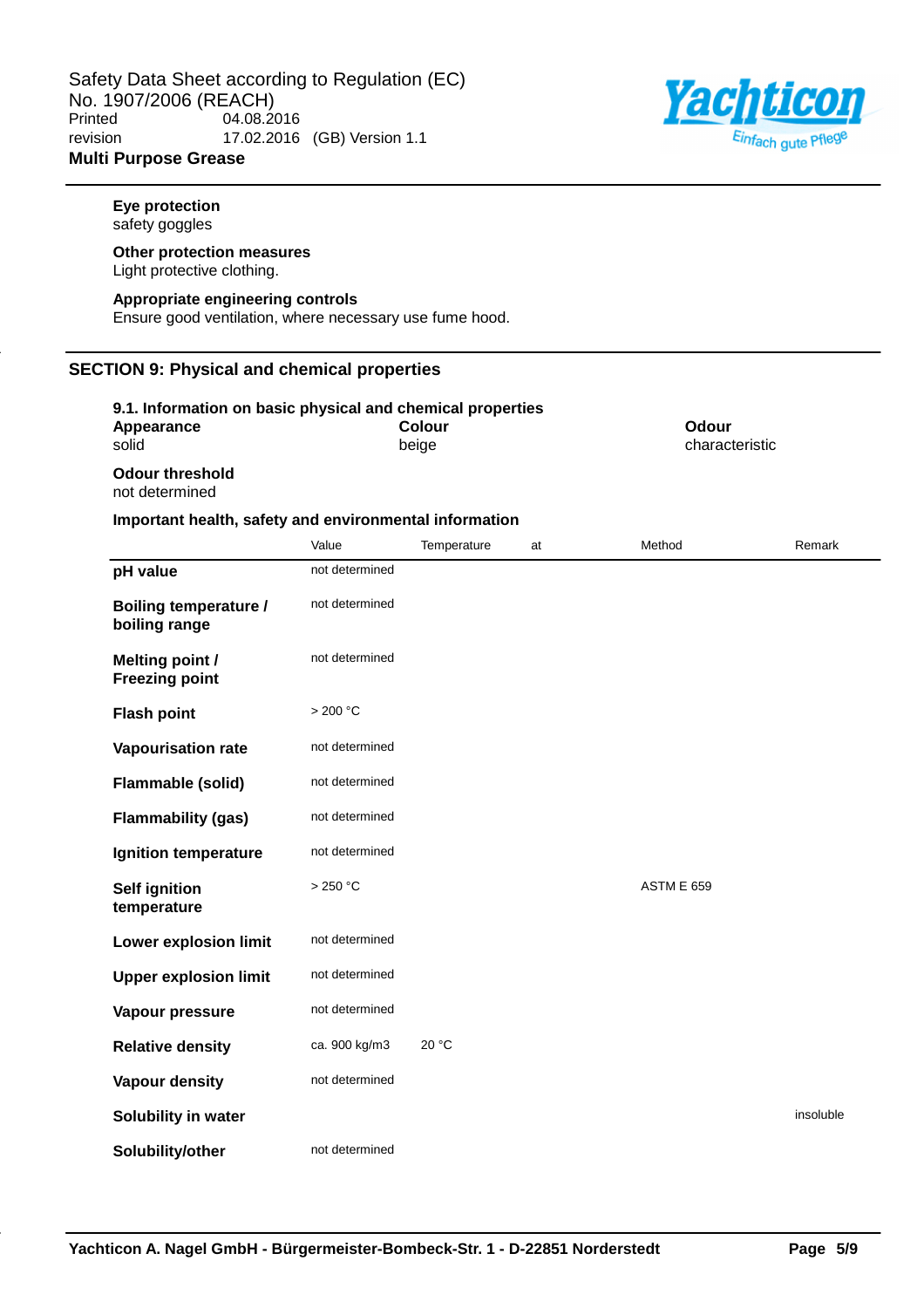

|                                                                | Value          | Temperature | at | Method | Remark |
|----------------------------------------------------------------|----------------|-------------|----|--------|--------|
| <b>Partition coefficient n-</b><br>octanol/water (log P<br>O/W | not determined |             |    |        |        |
| <b>Decomposition</b><br>temperature                            | not determined |             |    |        |        |
| <b>Viscosity</b>                                               | not determined |             |    |        |        |
| <b>Oxidising properties</b><br>No information available.       |                |             |    |        |        |
| <b>Explosive properties</b><br>The product is not explosive.   |                |             |    |        |        |

# **9.2. Other information**

No information available.

# **SECTION 10: Stability and reactivity**

### **10.1. Reactivity**

No information available.

# **10.2. Chemical stability**

Stable under normal conditions of use. Stable under recommended storage conditions.

# **10.3. Possibility of hazardous reactions**

Reacts with strong oxidants.

## **10.4. Conditions to avoid**

Heat, open flames, sparks

**10.5. Incompatible materials Substances to avoid** Oxidising agent

# **10.6. Hazardous decomposition products**

Concerning possible decomposition products see section 5.

# **Thermal decomposition**

Remark No decomposition if used as directed.

# **SECTION 11: Toxicological information**

## **11.1. Information on toxicological effects**

# **Acute toxicity/Irritation/Sensitization**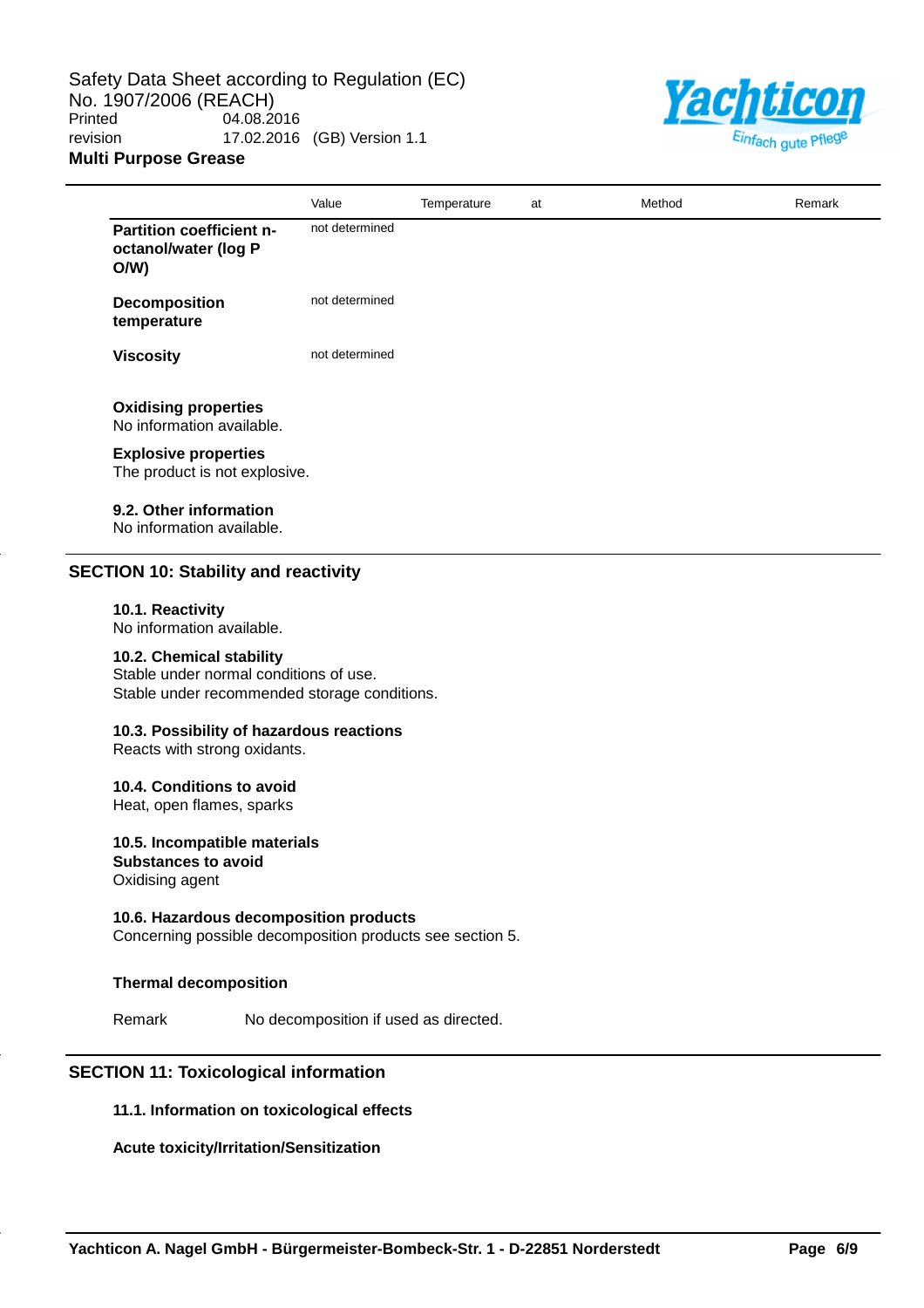

|                                               | Value/Validation                   | <b>Species</b> | Method | Remark |
|-----------------------------------------------|------------------------------------|----------------|--------|--------|
| <b>Skin irritation</b>                        | non-irritant                       |                |        |        |
| <b>Eye irritation</b>                         | low irritant - no labeling<br>duty |                |        |        |
| <b>Skin sensitization</b>                     | No known sensitization.            |                |        |        |
| <b>Sensitization</b><br>respiratory<br>system | No known sensitization.            |                |        |        |

### **Experiences made from practice**

Irritation of eyes, mucous membranes or skin possible.

### **Additional information**

The product should be handled with the care usual when dealing with chemicals. Further hazardous properties can not be excluded.

### **SECTION 12: Ecological information**

### **12.1. Toxicity**

No information available.

### **12.2. Persistence and degradability**

No information available.

### **12.3. Bioaccumulative potential**

No information available.

### **12.4. Mobility in soil**

No information available.

# **12.5. Results of PBT and vPvB assessment**

The substances in the mixture do not meet the PBT/vPvB criteria according to REACH, annex XIII.

# **12.6. Other adverse effects**

# **General regulation**

Because of insolubility in water details are impossible to determinate. Do not allow uncontrolled leakage of product into the environment.

# **SECTION 13: Disposal considerations**

# **13.1. Waste treatment methods**

# **Recommendations for the product**

There are no harmonised regulations on the disposal of chemicals in the member states of the EU. In Germany the Recycling and Waste Management Act (KrWG) stipulates recycling as a requirement. This means that a distinction must be made between "wastes for recycling" and "wastes for disposal". Particular aspects - in the main concerning delivery - are also governed by the Laender.

### **Recommendations for packaging**

Totally emptied packaging may be taken for recycling. Totally emptied packaging may be treated as household waste. Disposal according to official regulations.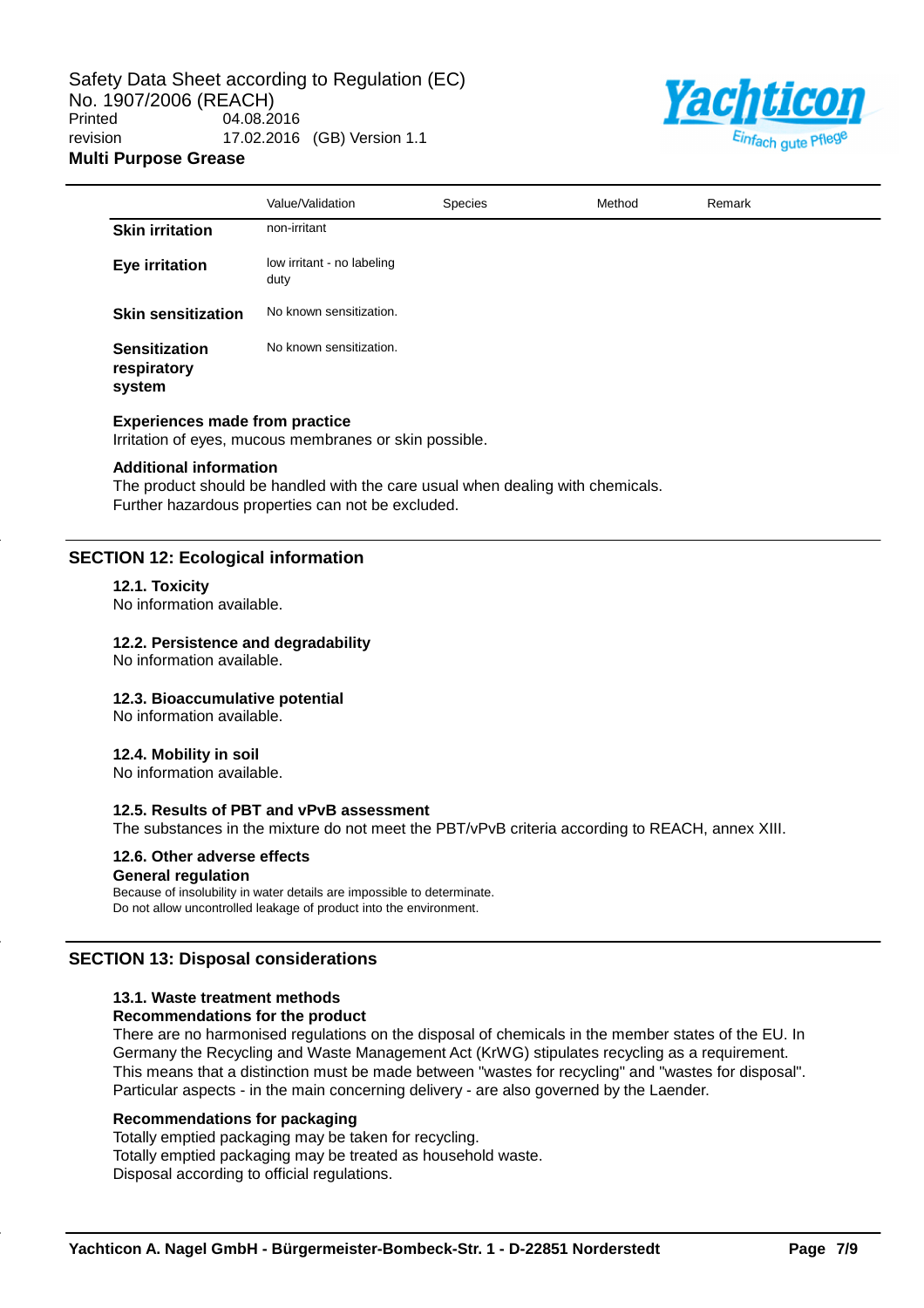

# **General information**

Allocation of the waste number has to be done according to the EWC directive industry- and processspecific.

# **SECTION 14: Transport information**

|                                     | <b>ADR/RID</b> | <b>IMDG</b>              | <b>IATA-DGR</b> |
|-------------------------------------|----------------|--------------------------|-----------------|
| 14.1. UN number                     | ۰              | ۰                        | ۰               |
| 14.2. UN proper shipping<br>name    | $\blacksquare$ | ۰                        | ۰               |
| 14.3. Transport hazard<br>class(es) | ٠              | $\overline{\phantom{a}}$ | ۰               |
| 14.4. Packing group                 | $\blacksquare$ | ۰                        | ۰               |
| 14.5. Environmental<br>hazards      | ۰              | ۰                        | ۰               |

# **14.6. Special precautions for user**

No information available.

**14.7. Transport in bulk according to Annex II of MARPOL 73/78 and the IBC Code** No information available.

### **Transport/further information**

No dangerous goods as defined by the transport regulations - ADR/RID, IMDG, ICAO/IATA-DGR.

# **SECTION 15: Regulatory information**

## **15.1. Safety, health and environmental regulations/legislation specific for the substance or mixture**

| <b>National regulations</b>                |                                                   |
|--------------------------------------------|---------------------------------------------------|
| Water hazard class                         | Manufacturer specifications<br>hazardous to water |
| Decree for case of<br>interference/remarks | Not subject to the Hazardous Incident Ordinance   |

# **15.2. Chemical Safety Assessment**

No information available.

# **SECTION 16: Other information**

### **Training advice**

See the technical data sheet for more information.

# **Recommended uses and restrictions**

National and local regulations concerning chemicals shall be observed.

### **Further information**

The national special regulations have to be implemented by each user their own responsibility!